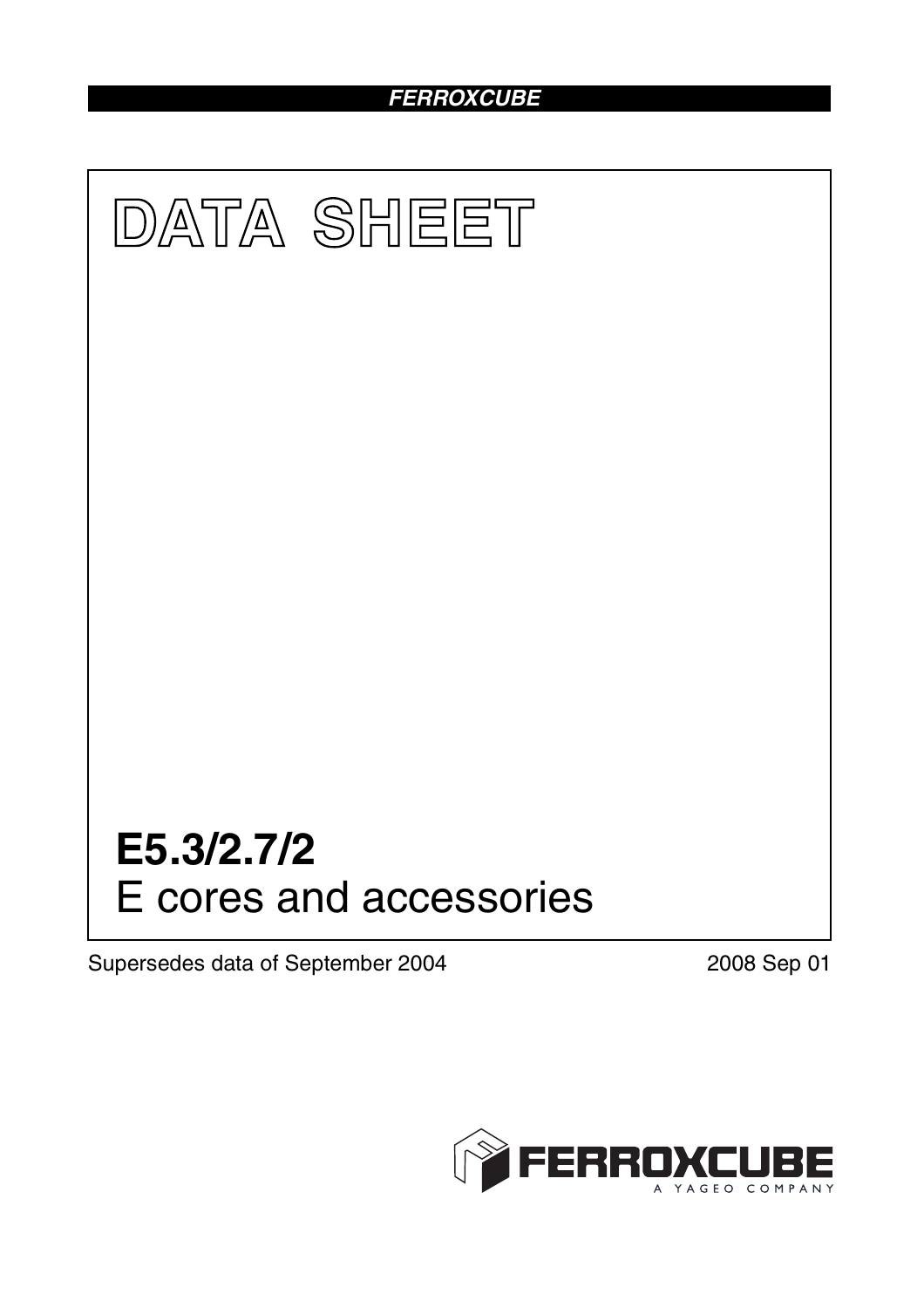#### **CORE SETS**

#### **Effective core parameters**

| <b>SYMBOL</b>       | <b>PARAMETER</b>  | <b>VALUE</b>   | <b>UNIT</b>     |
|---------------------|-------------------|----------------|-----------------|
| $\Sigma(I/A)$       | core factor (C1)  | 4.70           | $mm-1$          |
| $V_{e}$             | effective volume  | 33.3           | mm <sup>3</sup> |
| l <sub>e</sub>      | effective length  | 12.5           | mm              |
| $A_{\rm e}$         | effective area    | 2.66           | mm <sup>2</sup> |
| $\lambda_{\sf min}$ | minimum area      | 2.63           | mm <sup>2</sup> |
| m                   | mass of core half | $\approx 0.08$ | g               |



#### **Core halves for general purpose transformers and power applications**

Clamping force for  $A_L$  measurements,  $5 \pm 2 N$ .

| <b>GRADE</b>           | $A_L$<br>(nH) | μ <sub>e</sub> | <b>AIR GAP</b><br>$(\mu m)$ | <b>TYPE NUMBER</b> |
|------------------------|---------------|----------------|-----------------------------|--------------------|
| 3C96<br>des            | $275 + 25%$   | $\approx$ 1030 | $\approx 0$                 | E5.3/2.7/2-3C96    |
| 3F <sub>3</sub>        | $265 + 25%$   | $\approx 990$  | $\approx 0$                 | E5.3/2.7/2-3F3     |
| 3F35<br>des            | $225 + 25%$   | $\approx 840$  | $\approx 0$                 | E5.3/2.7/2-3F35    |
| 3F <sub>4</sub><br>des | $165 + 25%$   | $\approx 615$  | $\approx 0$                 | E5.3/2.7/2-3F4     |

#### **Properties of core sets under power conditions**

|                 | $B(mT)$ at                                      | CORE LOSS (W) at                                |                                                 |                                                |
|-----------------|-------------------------------------------------|-------------------------------------------------|-------------------------------------------------|------------------------------------------------|
| <b>GRADE</b>    | $H = 250$ A/m;<br>$f = 25$ kHz;<br>$T = 100 °C$ | $f = 100$ kHz;<br>$B = 100$ mT;<br>$T = 100 °C$ | $f = 100$ kHz;<br>$B = 200$ mT;<br>$T = 100 °C$ | $f = 400$ kHz;<br>$B = 50$ mT;<br>$T = 100 °C$ |
| 3C96            | $\geq$ 340                                      | $\leq 0.0024$                                   | $≤ 0.016$                                       | $\leq 0.007$                                   |
| 3F <sub>3</sub> | $\geq 300$                                      | $\leq 0.005$                                    |                                                 | $\leq 0.008$                                   |
| 3F35            | $\geq$ 300                                      |                                                 |                                                 | $\leq 0.003$                                   |
| 3F4             | >250                                            |                                                 |                                                 |                                                |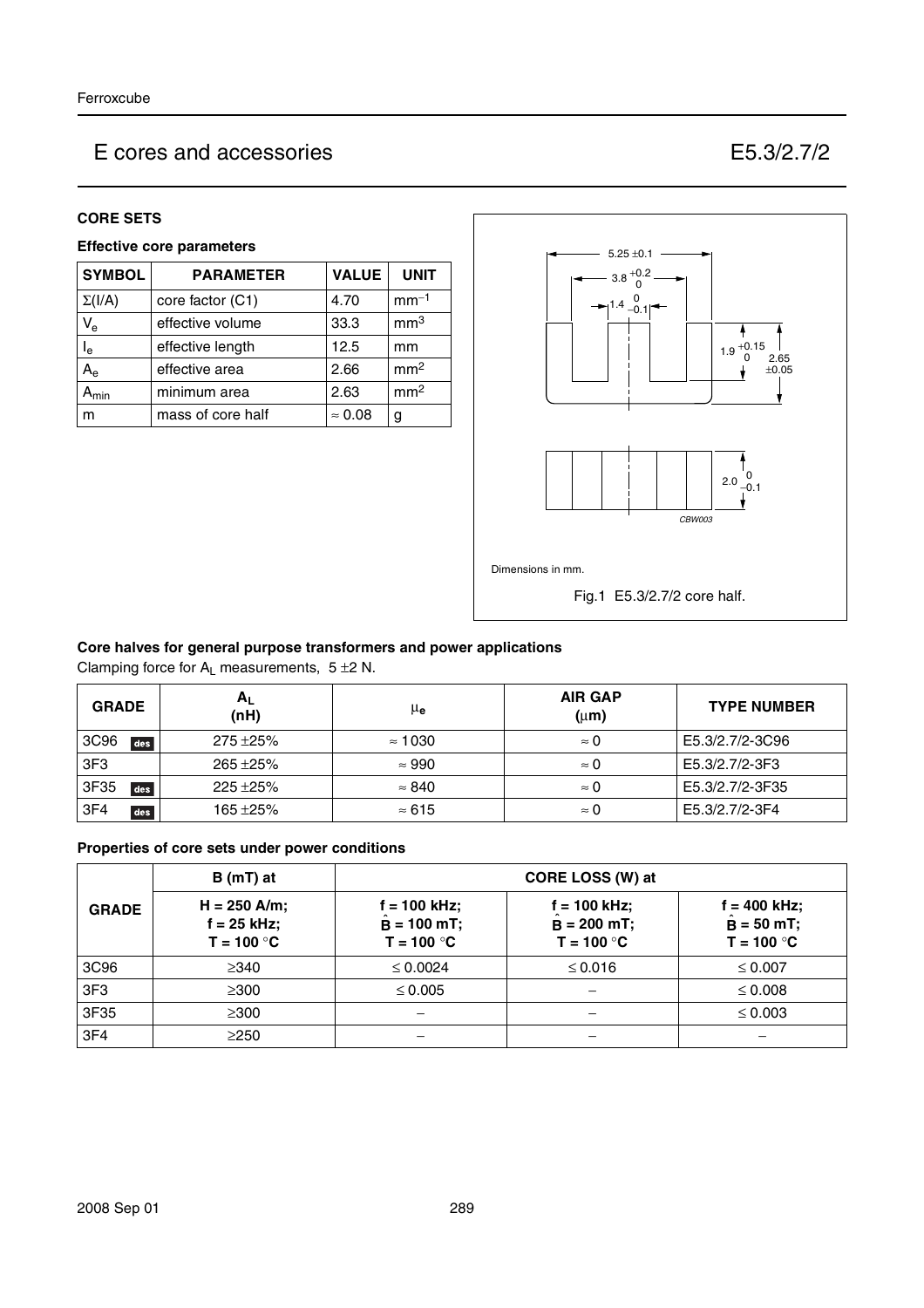|                 | $B(mT)$ at                                      | CORE LOSS (W) at                                |                                                 |                                            |                                                     |  |
|-----------------|-------------------------------------------------|-------------------------------------------------|-------------------------------------------------|--------------------------------------------|-----------------------------------------------------|--|
| <b>GRADE</b>    | $H = 250$ A/m;<br>$f = 25$ kHz;<br>$T = 100 °C$ | $f = 500$ kHz;<br>$B = 50 mT$ ;<br>$T = 100 °C$ | $f = 500$ kHz;<br>$B = 100$ mT;<br>$T = 100 °C$ | i = 1 MHz;<br>$B = 30$ mT;<br>$T = 100 °C$ | $f = 3 MHz$ ;<br>$\hat{B} = 10$ mT;<br>$T = 100 °C$ |  |
| 3C96            | $\geq$ 340                                      | $\leq 0.012$                                    |                                                 |                                            |                                                     |  |
| 3F <sub>3</sub> | $\geq$ 300                                      |                                                 |                                                 |                                            |                                                     |  |
| 3F35            | $\geq$ 300                                      | $\leq 0.004$                                    | $\leq 0.035$                                    |                                            |                                                     |  |
| 3F4             | $\geq$ 250                                      |                                                 |                                                 | $≤ 0.01$                                   | $\leq 0.015$                                        |  |

## **Properties of core sets under power conditions (continued)**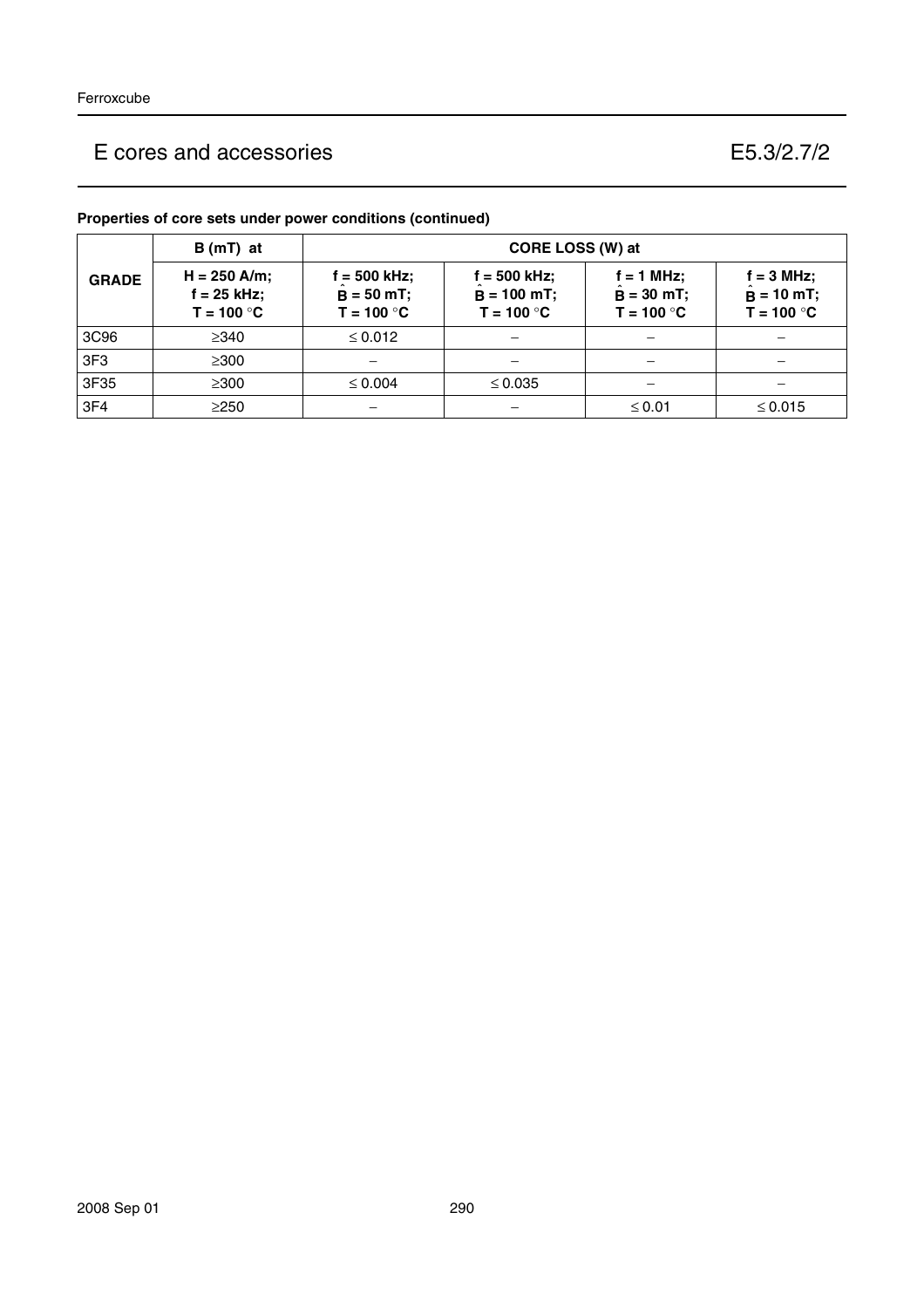### **COIL FORMERS**

#### **General data**

| <b>PARAMETER</b>              | <b>SPECIFICATION</b>                                                                                                       |
|-------------------------------|----------------------------------------------------------------------------------------------------------------------------|
| l Coil former material        | liquid crystal polymer (LCP), glass reinforced, flame retardant in accordance with<br>"UL 94V-0"; UL file number E54705(M) |
| l Pin material                | copper-tin alloy (CuSn), tin (Sn) plated                                                                                   |
| Maximum operating temperature | 155 °C, <i>"IEC 60085"</i> , class F                                                                                       |
| Resistance to soldering heat  | "IEC 60068-2-20", Part 2, Test Tb, method 1B: 350 °C, 3.5 s                                                                |
| Solderability                 | "IEC 60068-2-20", Part 2, Test Ta, method 1: 235 °C, 2 s                                                                   |



#### **Winding data and area product for E5.3/2.7/2 coil former (SMD) with 6 solder pads**

| <b>NUMBER OF</b><br><b>SECTIONS</b> | <b>WINDING</b><br><b>AREA</b><br>(mm <sup>2</sup> ) | <b>MINIMUM</b><br><b>WINDING</b><br><b>WIDTH</b><br>(mm) | <b>AVERAGE</b><br><b>LENGTH OF</b><br><b>TURN</b><br>(mm) | <b>AREA</b><br><b>PRODUCT</b><br>Ae x Aw<br>(mm $^{4}$ ) | <b>TYPE NUMBER</b>  |
|-------------------------------------|-----------------------------------------------------|----------------------------------------------------------|-----------------------------------------------------------|----------------------------------------------------------|---------------------|
|                                     | 1.5                                                 | 2.6                                                      | 12.6                                                      | 3.99                                                     | CPHS-E5.3/2-1S-4P-Z |
|                                     | 1.5                                                 | 2.6                                                      | 12.6                                                      | 3.99                                                     | CPHS-E5.3/2-1S-6P-Z |
|                                     | $2 \times 0.6$                                      | $2 \times 1.0$                                           | 12.6                                                      | $2 \times 1.60$                                          | CPHS-E5.3/2-2S-6P-Z |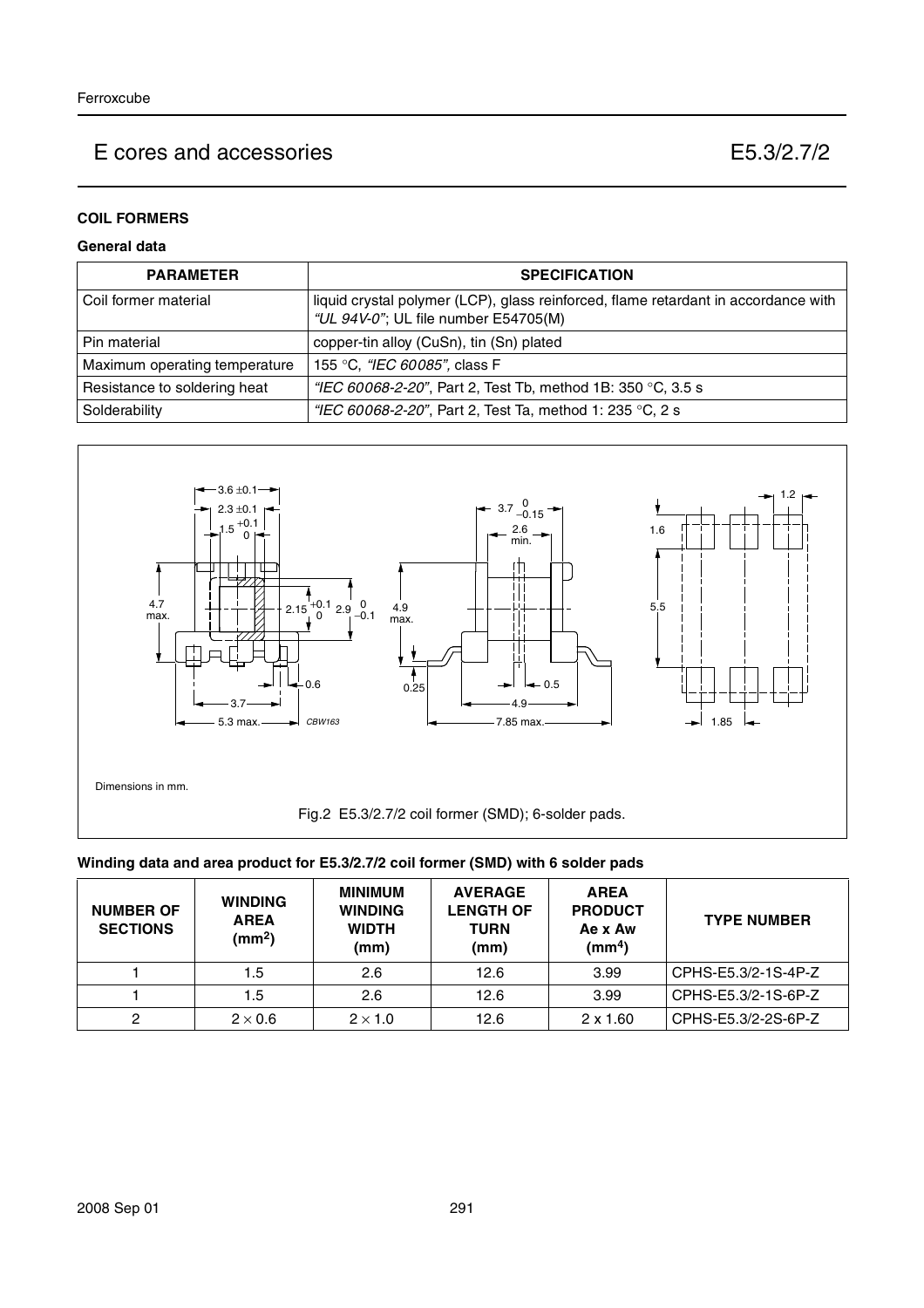### **MOUNTING PARTS**

#### **General data for mounting parts**

| <b>'TEM</b> | <b>REMARKS</b>                                       | <b>FIGURE</b> | <b>TYPE NUMBER</b> |
|-------------|------------------------------------------------------|---------------|--------------------|
| Clamp       | stainless steel (CrNi); clamping force $\approx$ 5 N |               | CLM-E5.3/2         |
| Cover       | liquid crystal polymer (LCP)                         |               | COV-E5.3/2         |

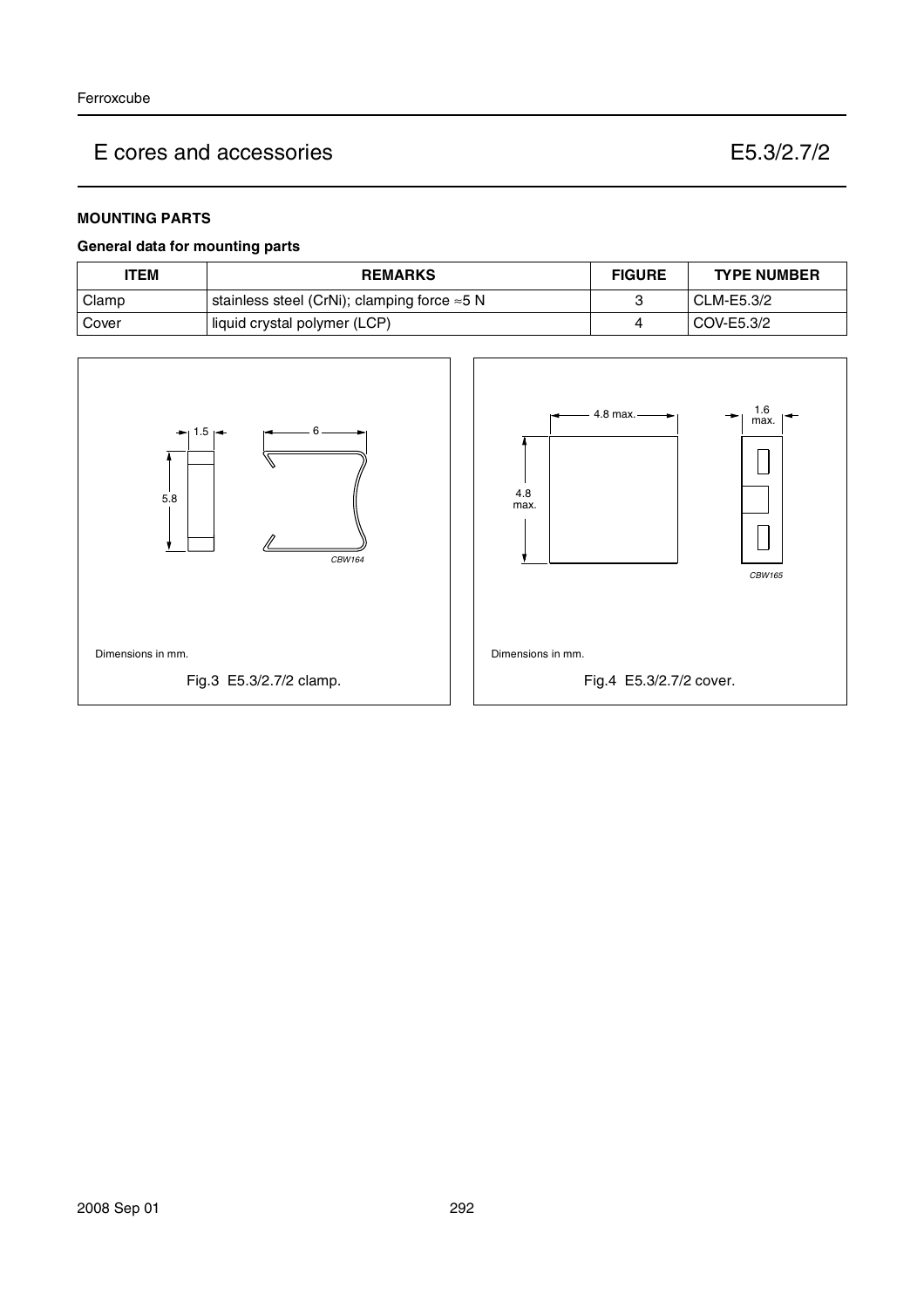### **BLISTER TAPE AND REEL DIMENSIONS**



|  | Table 1 Physical dimensions of blister tape; see Fig.5 |  |
|--|--------------------------------------------------------|--|
|--|--------------------------------------------------------|--|

| <b>SIZE</b>    | <b>DIMENSIONS</b><br>(mm) |
|----------------|---------------------------|
| A <sub>0</sub> | $3.0 \pm 0.1$             |
| $B_0$          | $5.7 \pm 0.1$             |
| $K_0$          | $2.2 \pm 0.1$             |
| Τ              | $0.25 + 0.05$             |
| W              | $12.0 \pm 0.3$            |
| Е              | $1.75 \pm 0.1$            |
| F              | $5.5 \pm 0.05$            |
| $D_0$          | $1.5 + 0.1$               |
| $D_1$          | $\geq 1.5$                |
| $P_0$          | $4.0 \pm 0.1$             |
| $P_1$          | $8.0 \pm 0.1$             |
| P <sub>2</sub> | $2.0 \pm 0.1$             |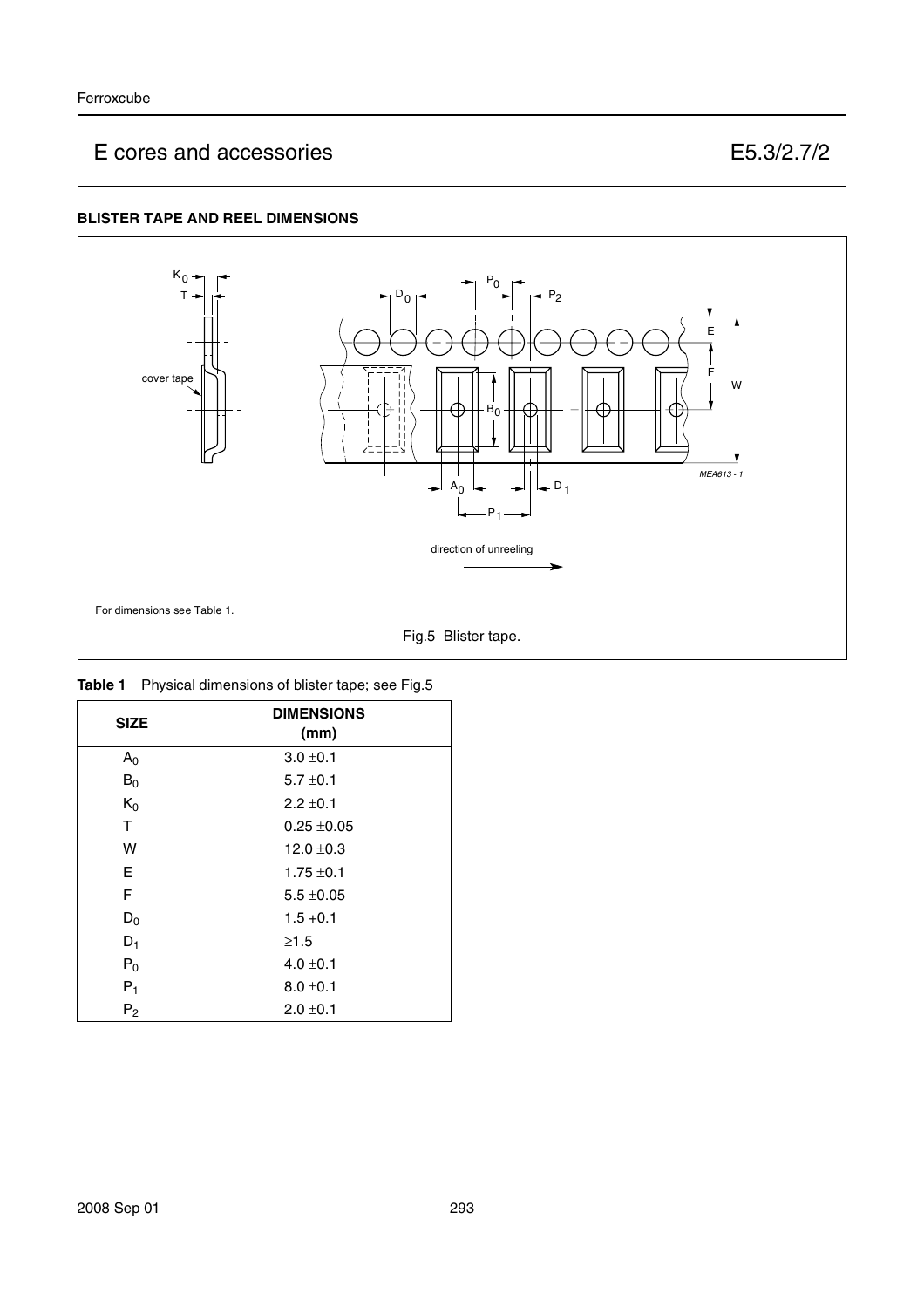

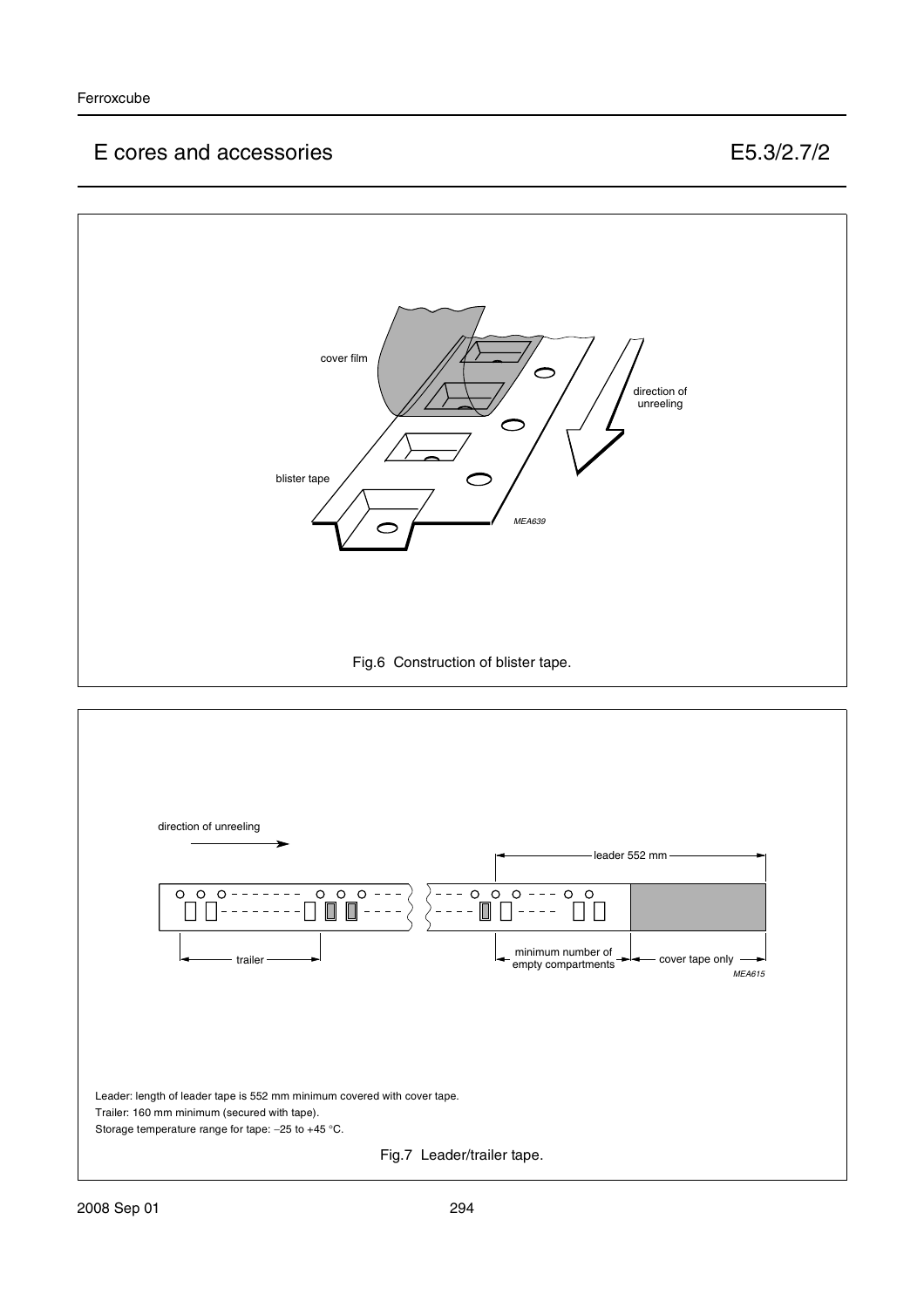

### Table 2 Reel dimensions; see Fig.8

| <b>SIZE</b>         | <b>DIMENSIONS (mm)</b> |           |      |                |
|---------------------|------------------------|-----------|------|----------------|
|                     |                        | N         | W    | W <sub>2</sub> |
| $\overline{1}$<br>. | 330                    | $100 + 5$ | 12.4 | ≤16.4          |